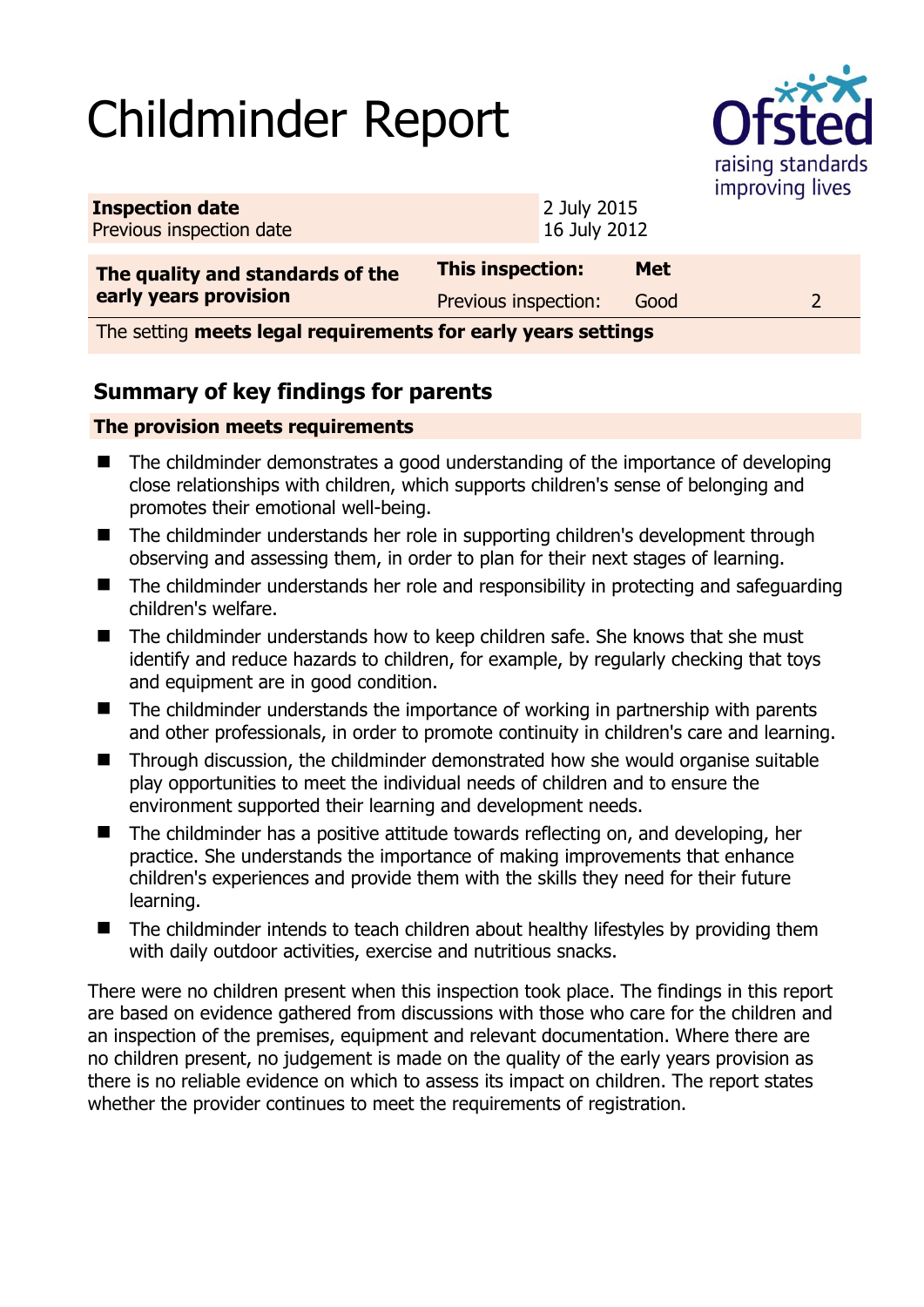#### **Inspection activities**

- The inspector viewed all of the childminder's documentation.
- The inspector talked with the childminder throughout the inspection.
- The inspector sampled records and documentation relating to obtaining children's starting points, policies, procedures and contracts.
- $\blacksquare$  The inspector observed the areas that children would have access to, along with resources and equipment that would be used.
- The inspector viewed training certificates and documentation pertaining to the childminder's suitability.

**Inspector**  Joanne Ryan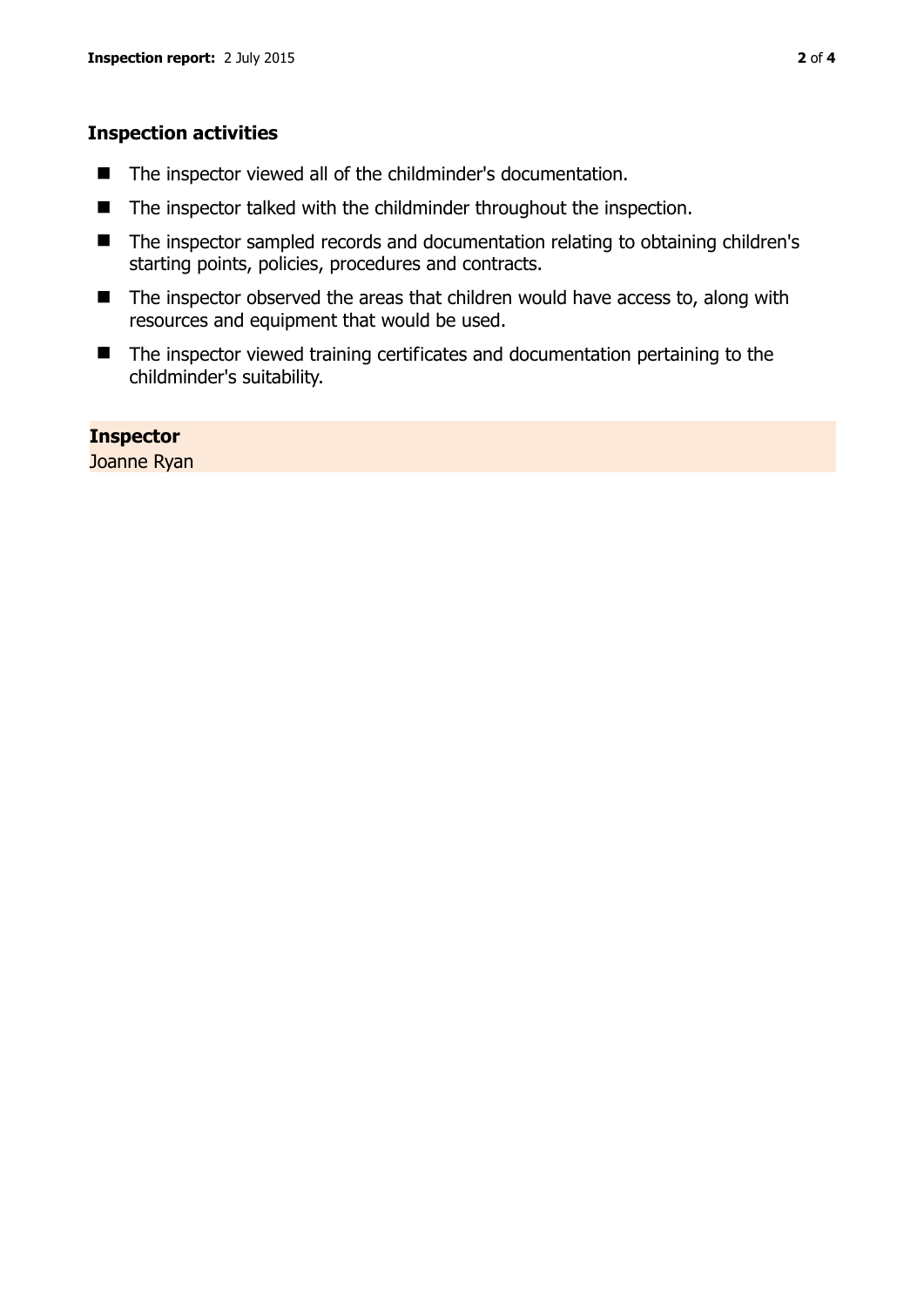### **Setting details**

| Unique reference number       | EY440290       |
|-------------------------------|----------------|
| <b>Local authority</b>        | Manchester     |
| <b>Inspection number</b>      | 1011116        |
| <b>Type of provision</b>      | Childminder    |
| <b>Registration category</b>  | Childminder    |
| <b>Age range of children</b>  | $0 - 17$       |
| <b>Total number of places</b> | 12             |
| Number of children on roll    | $\overline{2}$ |
| <b>Name of provider</b>       |                |
| Date of previous inspection   | 16 July 2012   |
| <b>Telephone number</b>       |                |

The childminder was registered in 2012 and lives in Manchester. She operates all year round from 7.30am to 5pm, Monday to Friday, except bank holidays and family holidays. The childminder's mother is registered as an assistant in the event of emergencies.

This inspection was carried out by Ofsted under sections 49 and 50 of the Childcare Act 2006 on the quality and standards of provision that is registered on the Early Years Register. The registered person must ensure that this provision complies with the statutory framework for children's learning, development and care, known as the Early Years Foundation Stage.

Any complaints about the inspection or the report should be made following the procedures set out in the guidance 'Complaints procedure: raising concerns and making complaints about Ofsted', which is available from Ofsted's website: www.gov.uk/government/organisations/ofsted. If you would like Ofsted to send you a copy of the guidance, please telephone 0300 123 4234, or email enquiries@ofsted.gov.uk.